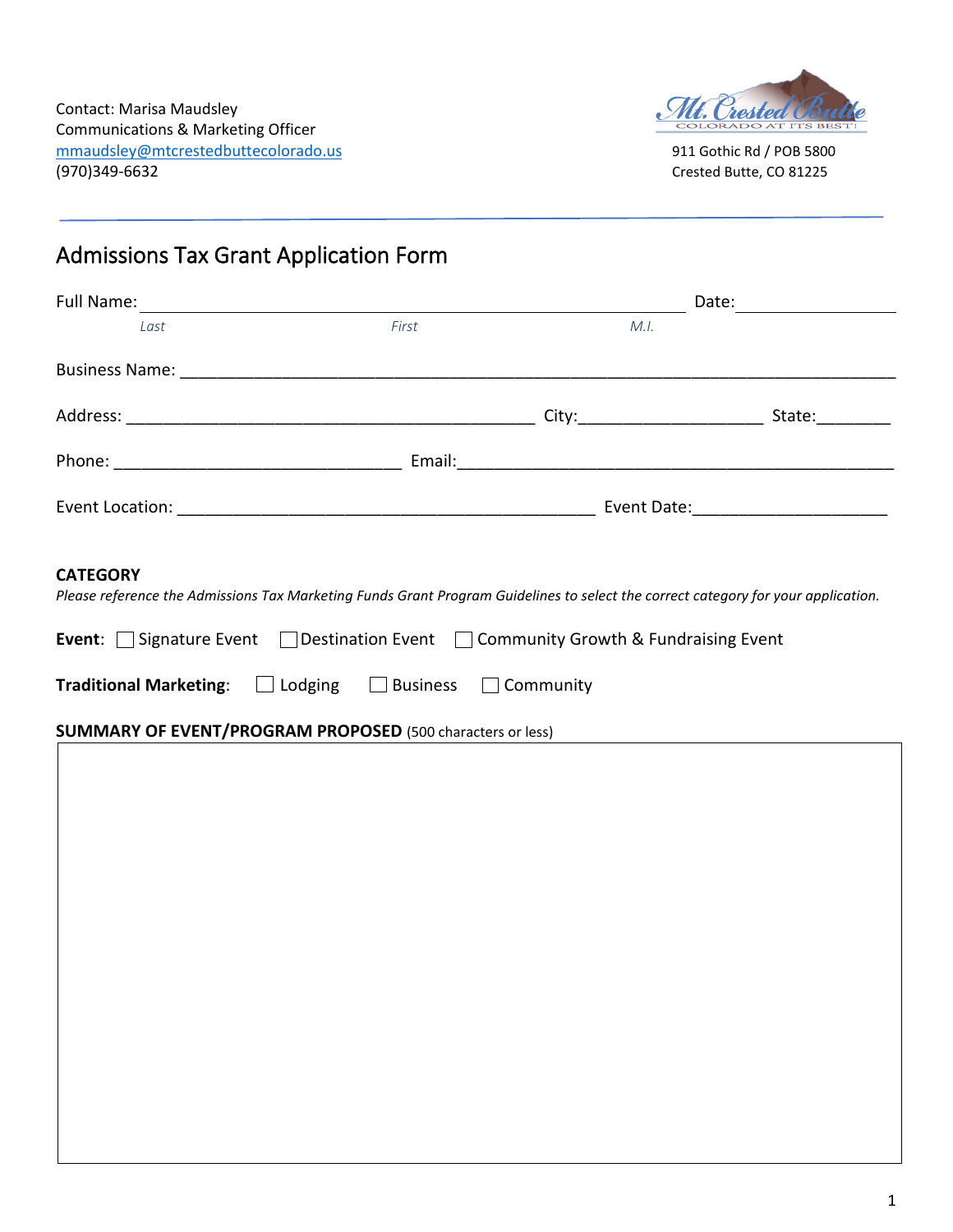# **HOW DOES THIS PROGRAM/EVENT FIT INTO THE GOALS & OBJECTIVES OF THE AD TAX GRANT PROGRAM?**

#### **BUDGET/FINANCIAL INFORMATION**

| Annual organization/company budget: \$                                                                                                 |
|----------------------------------------------------------------------------------------------------------------------------------------|
| Requested amount of funding for program/event: \$                                                                                      |
| Estimated return on investment the program/event will provide: \$                                                                      |
| Have you received or applied for other funding for this program or event?<br>$\Box$ YES (if yes, from what organization and how much?) |
|                                                                                                                                        |

# **HOW WILL THE FUNDS YOU'RE REQUESTING BE SPENT** (please be as detailed as possible)**?**